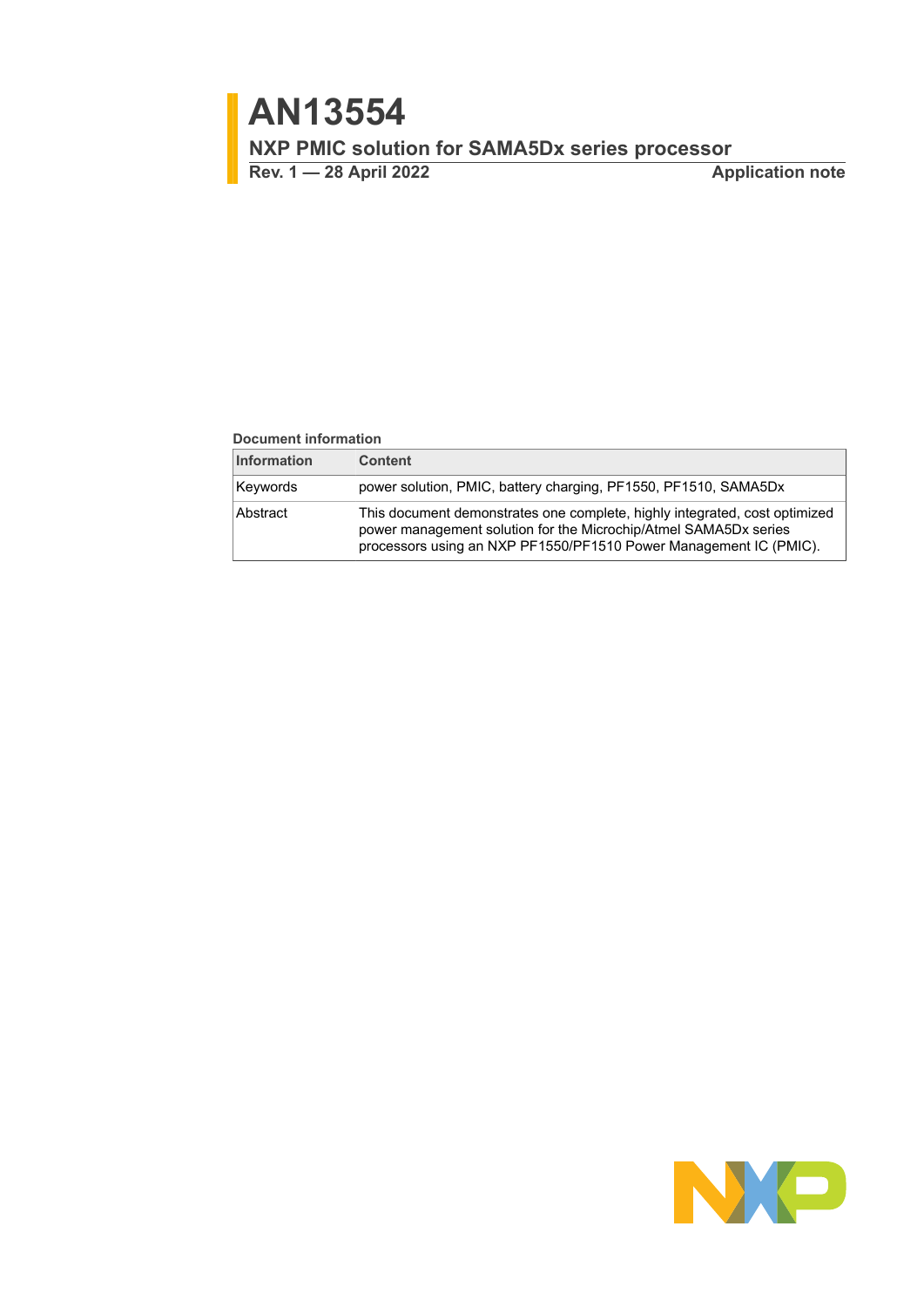## <span id="page-1-0"></span>**Table 1. Revision history**

| <b>Rev</b> | Date     | <b>Description</b> |
|------------|----------|--------------------|
|            | 20220428 | Initial version    |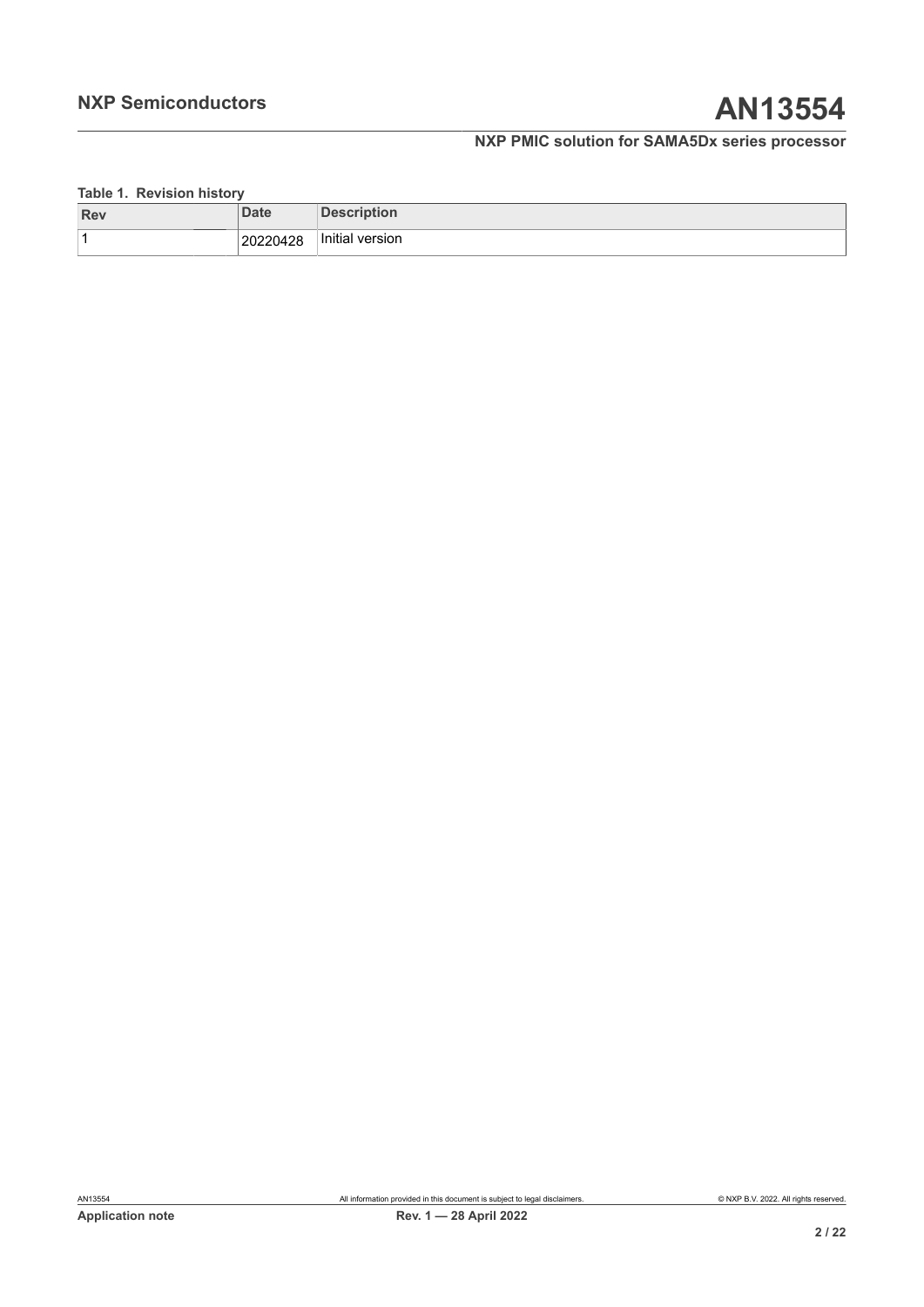## <span id="page-2-0"></span>**1 Introduction**

SAMA5 are high-performance, ultra-low power ARM Cortex-A5 core based microprocessors (MPUs) supporting multiple memories, including DDR3, LPDDR3 and QSPI Flash. They are fit for various applications like control panels/HMI, secure IoT gateways, connectivity, barcode scanners, printers and POS terminal applications. The low-power features and small packages are ideal for wearables and other batteryoperated consumer devices.

PF1550/PF1510 have multiple power supply, battery charging and power mode optimizations that are compatible with SAMA5 based applications. This application note introduces one typical power solution with PF1550/PF1510 to enable and power a SAMA5x MPU, which can simplify system design and save customer effort.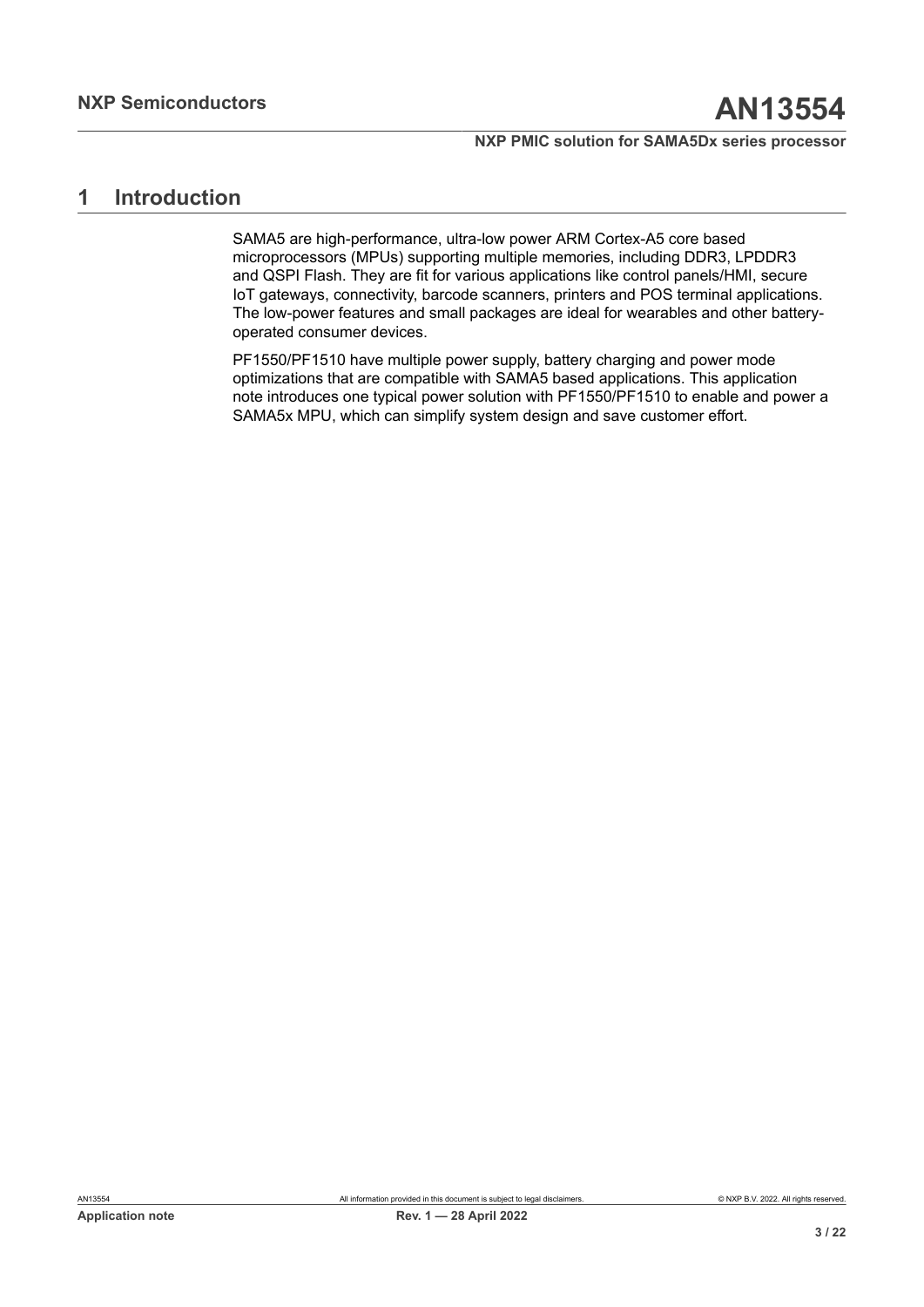## <span id="page-3-1"></span>**2 PF1550 and PF1510**

PF1550/PF1510 features three high-efficiency buck converters, three linear regulators, a DDR reference and an always-on power supply, it is an optimized solution for low-power portable, smart wearable and Internet-of-Things (IoT) applications. PF1550 and PF1510 are pin-to-pin compatible with the space-saving 5x5mm QFN package.

The difference between PF1550 and PF1510 is that PF1550 integrates one linear 1 A Li+ battery charger, and it can be powered with a Li battery or a 5 V USB, AC adaptor. PF1510 does not have a battery charger and only supports 5 V USB, AC adaptor input.

<span id="page-3-0"></span>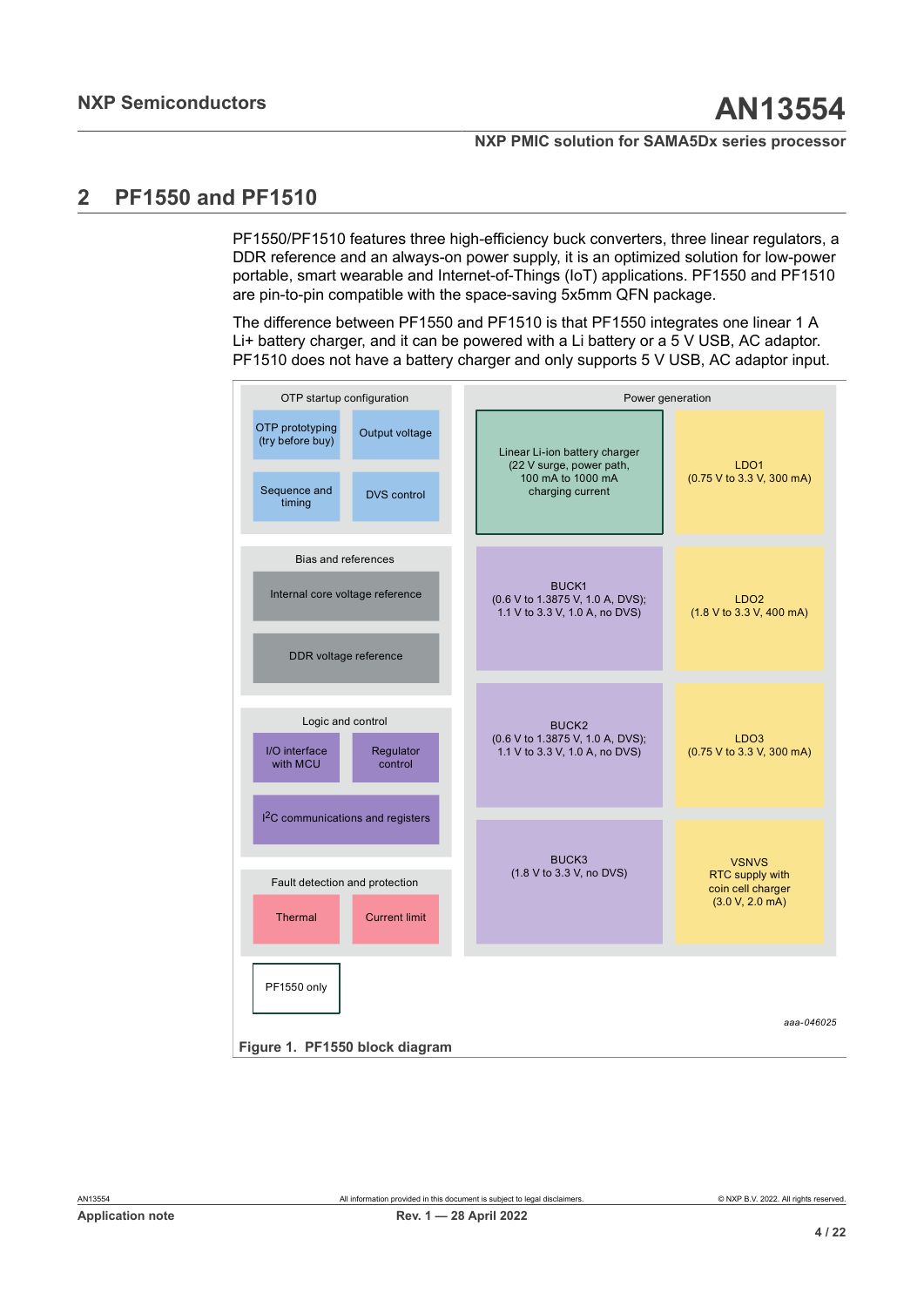## <span id="page-4-1"></span>**3 Power solution**

This section details a PF1550A6 and PF1510A6 power solution for the SAMA5D2 MPU specifically. The PF1510A6 could power a SAMA5D2 if a lithium battery is not required. PF1550 and PF1510 have other part numbers that are able to power a SAMA5Dx with diverse peripherals based on actual requirements. The customer could refer to the PF1550/PF1510 datasheet to get the detailed configuration of each part number.

[Figure 2](#page-4-0) shows a PF1550A6 connection with SAMA5D2. Three switchers, three low dropouts (LDOs) and one always-on regulator VSNVS from PF1550 provide power supply to the MPU and DDR3L. The power supply default voltage and power-up sequence configuration is managed by the PF1550 one time programmable (OTP) functionality, which saves system complexity and customer development time. One battery charger is integrated within PF1550, which supports charging of a Li-ion or LiPo battery. PF1550 features various power modes to optimize current consumption.

<span id="page-4-0"></span>

## **3.1 Power supply**

<span id="page-4-2"></span>PF1550 and PF1510 support two input sources with 5 V through VBUSIN or lithium battery (PF1510 only). A 5 V USB or AC adaptor could power the system and charge the battery at the same time, if a valid voltage is present at VBUSIN.

[Table](#page-6-0) 2 shows the PF1550A6 and PF1510A6 default voltage configuration. SW1/SW2/ SW3 works in PWM mode in high current load, and adaptive variable frequency pulse skip mode in light load, which could save current consumption. SW1 also integrates a dynamic voltage scaling (DVS) module to support output voltage adjustment with SAMA5D2 core requirements. The VDDFUSE function is the fuse box for programming, and its valid voltage is 2.25 to 2.75 V. The LDO1 default voltage is 1.8 V, and the voltage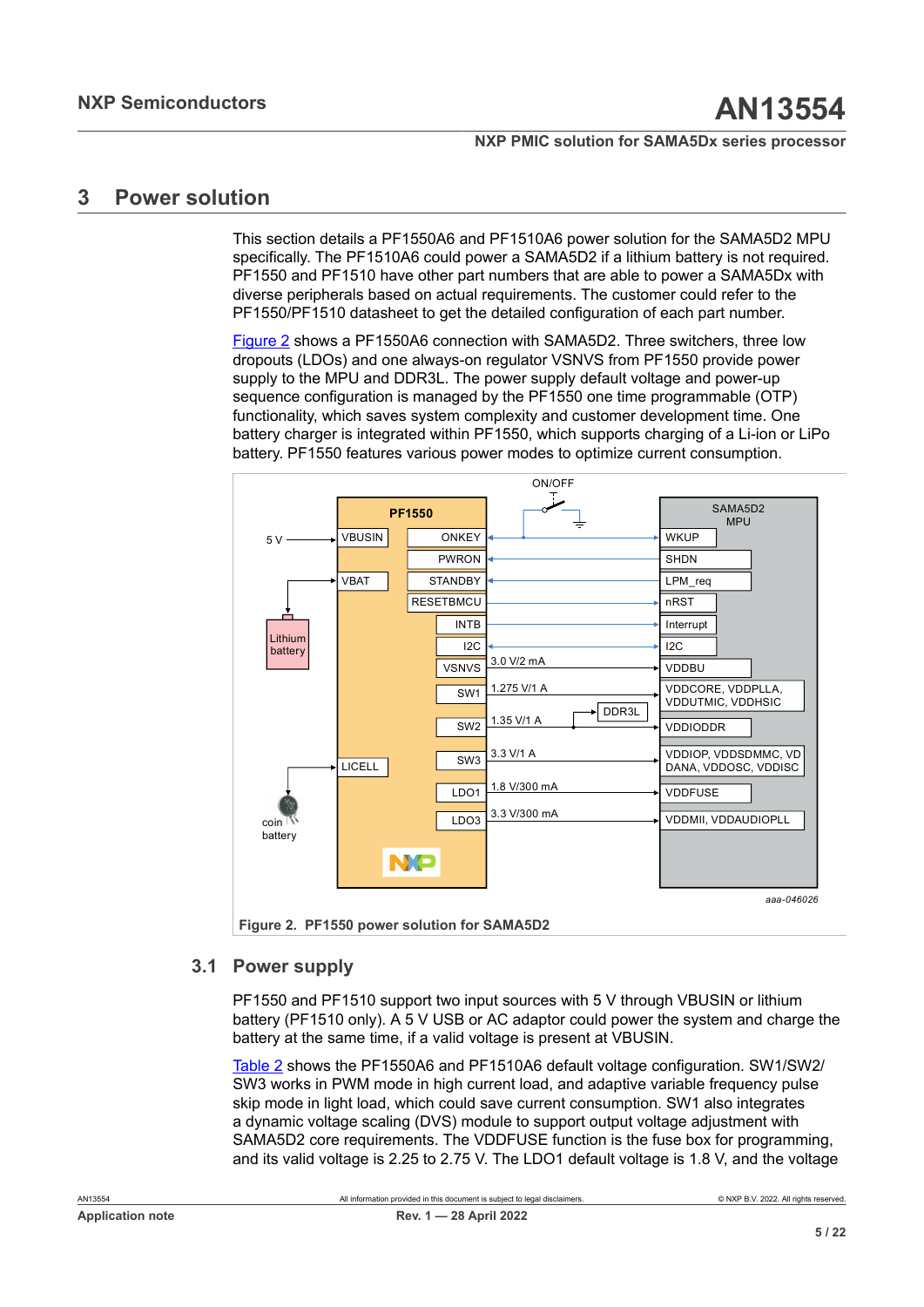could be changed to 2.5 V through an I2C command once fuse box programming is needed.

VSNVS is the always-on power supply for VDDBU of SAMA5D2. The VSNVS input could be from either VBUSIN, VBAT, or a coin cell battery.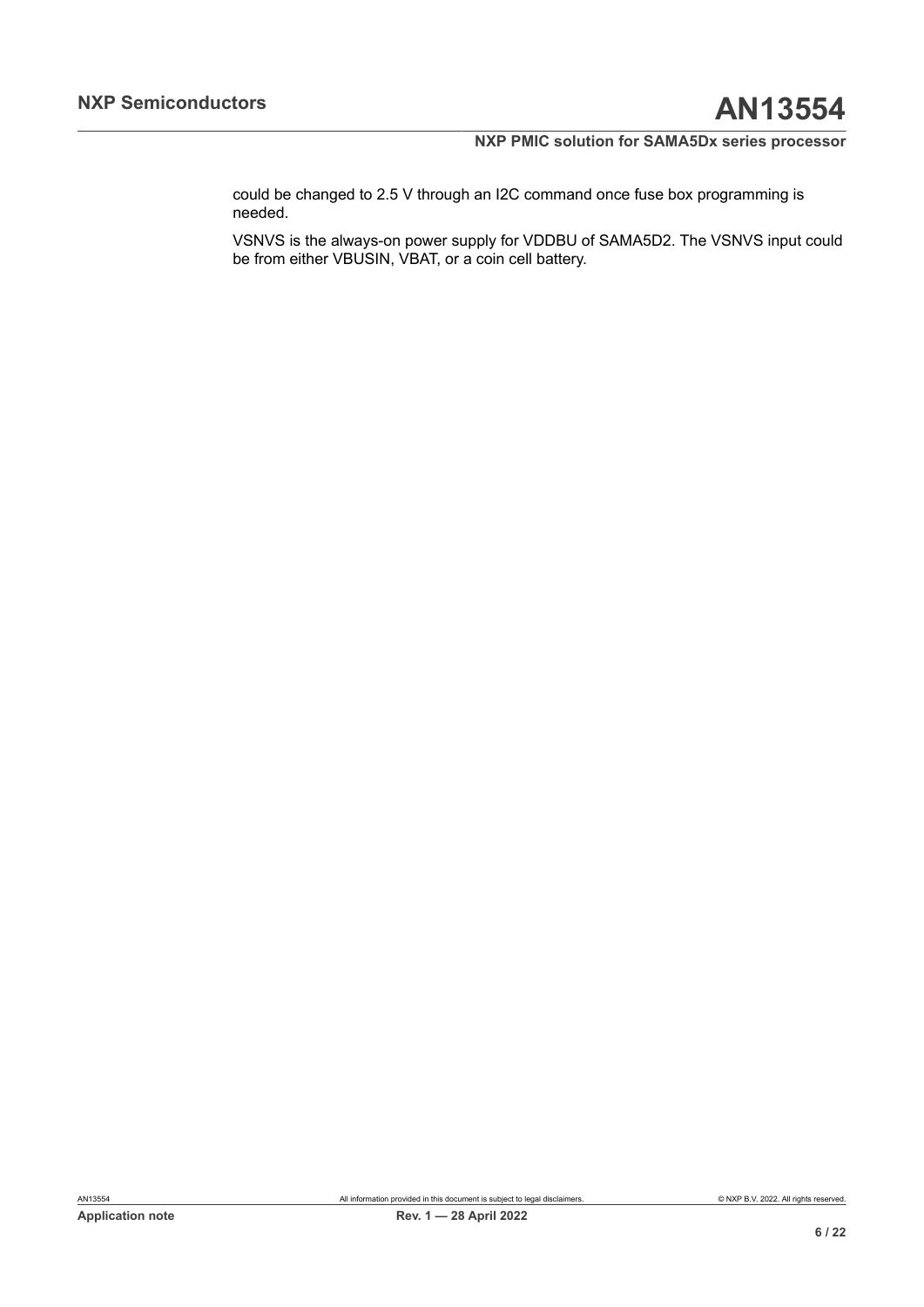|  | Table 2. PF1550A6/PF1510A6 power supply configuration |  |  |
|--|-------------------------------------------------------|--|--|
|--|-------------------------------------------------------|--|--|

<span id="page-6-0"></span>

| PF1550\PF1510<br>output channel | Voltage/V | Current<br>capability/A | Power up<br>sequence | SAMA5D2 power rail                         | Function                                    |
|---------------------------------|-----------|-------------------------|----------------------|--------------------------------------------|---------------------------------------------|
| SW <sub>1</sub>                 | 1.275     |                         |                      | 3 VDDCORE, VDDPLLA, VDDUTMIC, VDDHSIC      | Core, PLL and USB BU                        |
| SW <sub>2</sub>                 | 1.25      |                         |                      | 3 VDDIODDR                                 | DDR3L interface IO                          |
| SW <sub>3</sub>                 | 3.3       |                         |                      | 3 VDDIOP, VDDSDMMC, VDDANA, VDDOSC, VDDISC | Peripheral IO                               |
| LDO <sub>1</sub>                | 1.8       | 0.3                     |                      | 3 VDDFUSE                                  | Fuse box for programming                    |
| LDO <sub>2</sub>                | 3.3       | 0.4                     |                      | $2$ reserved                               | N.A                                         |
| LDO <sub>3</sub>                | 3.3       | 0.3                     |                      | 3 VDDMII, VDDAUDIOPLL                      | USB, Audio                                  |
| <b>VSNVS</b>                    | 3         | 3                       |                      | <b>VDDBU</b>                               | Slow Clock Oscillator for low power<br>mode |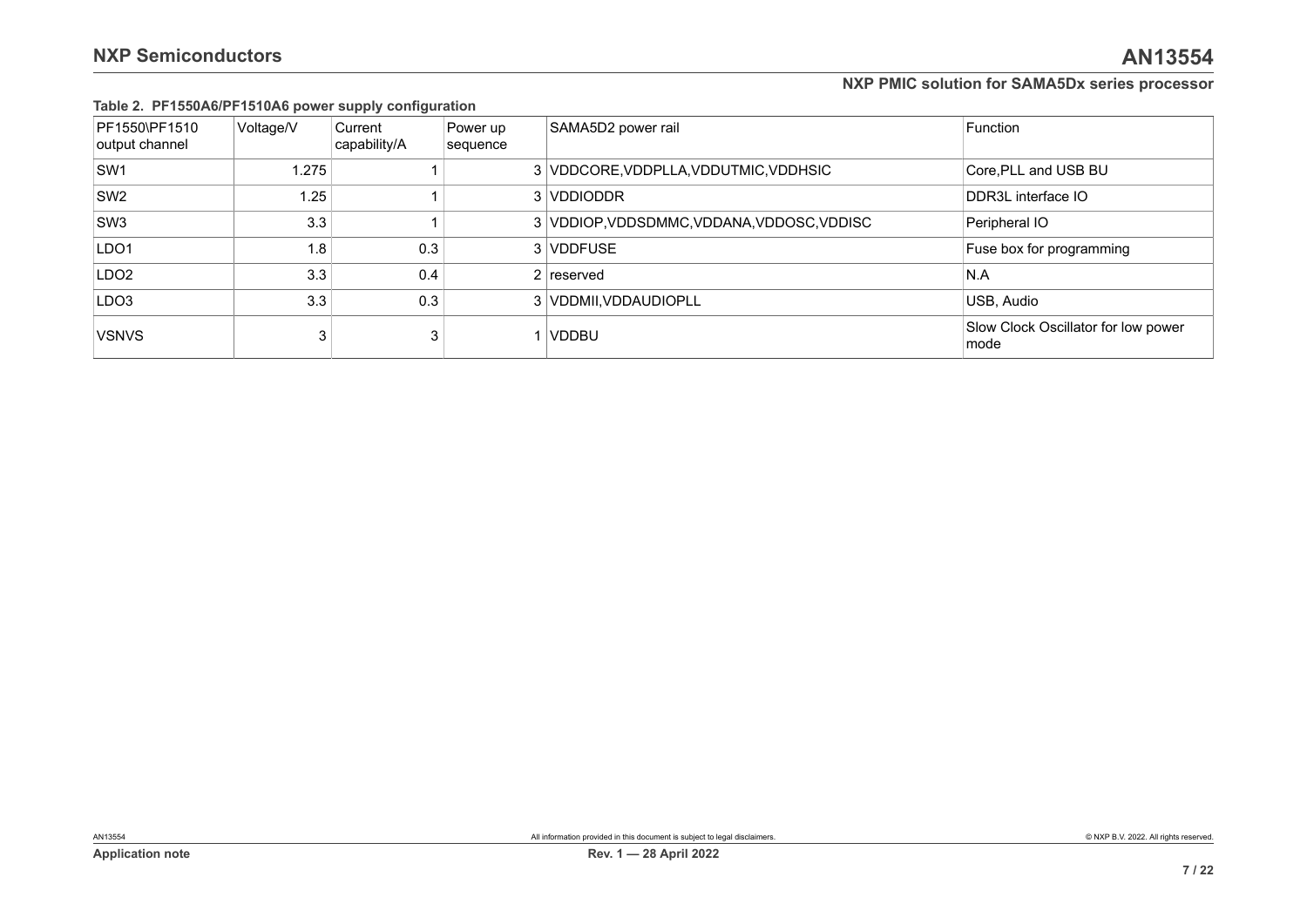*Table1, PF1550A6/PF1510A6 power supply configuration*

<span id="page-7-0"></span>[Figure 3s](#page-7-0)hows the PF1550A6 and PF1510A6 power-up sequence and power-down sequence. PF1550/PF1510 manages power up for all regulators automatically. Time slot 0 and slot 1 are not applied to any regulators, but still executed with fixed times. SAMA5D2 can boot up when RESETBMCU is released, after all regulators finish powering up. All PF1550/PF1510 switchers and LDOs support soft start with a 2 ms typical value.



## **3.2 Power modes**

<span id="page-7-1"></span>PF1550/PF1510 configurable power modes can satisfy various SAMA5D2 power requirements in normal, backup and DDR/self-refresh modes. [Figure 4](#page-8-0) and [Table](#page-9-0) 3 illustrate PF1550 and SAMA5D2 connections and functions to enable various power mode controls.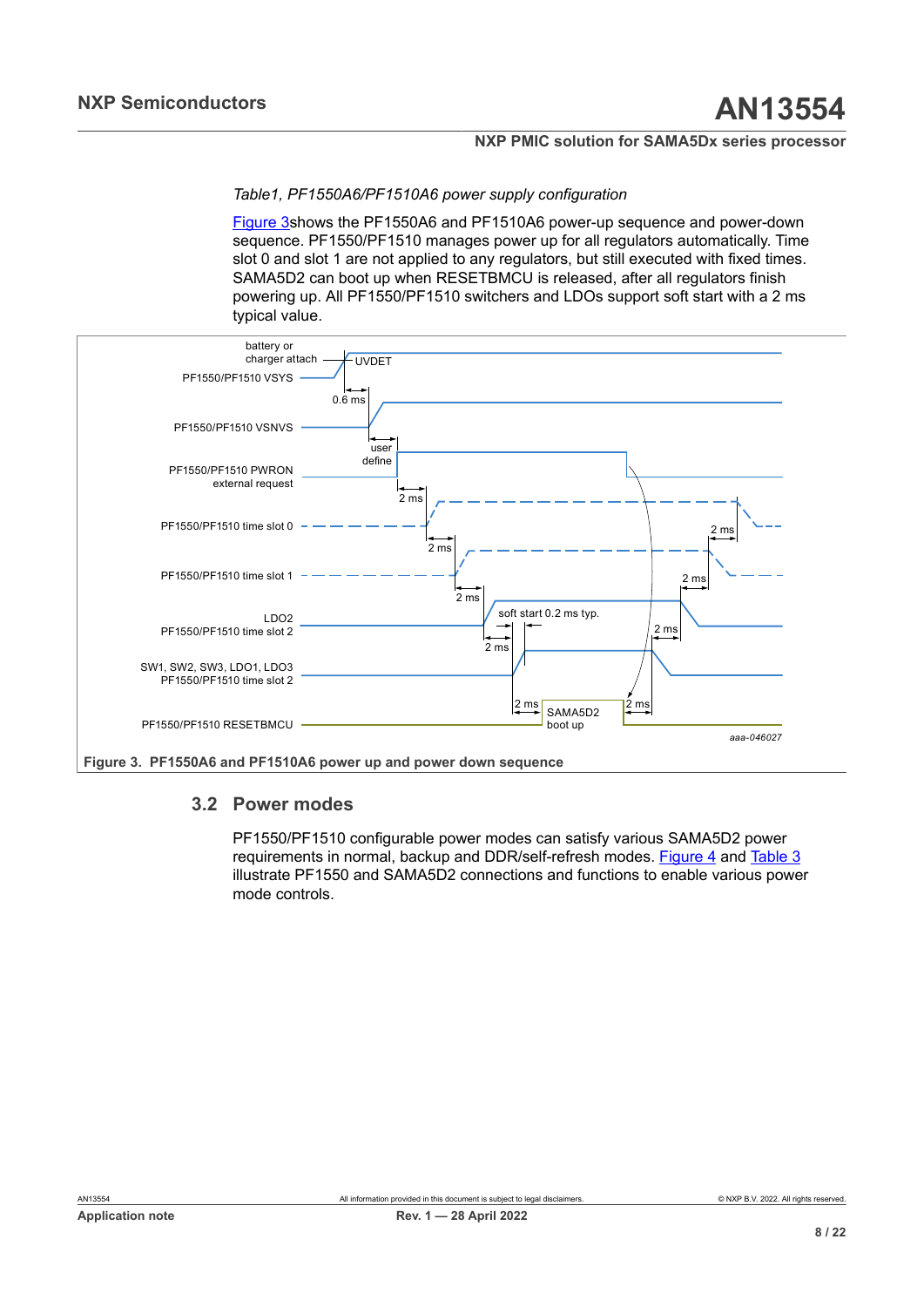<span id="page-8-0"></span>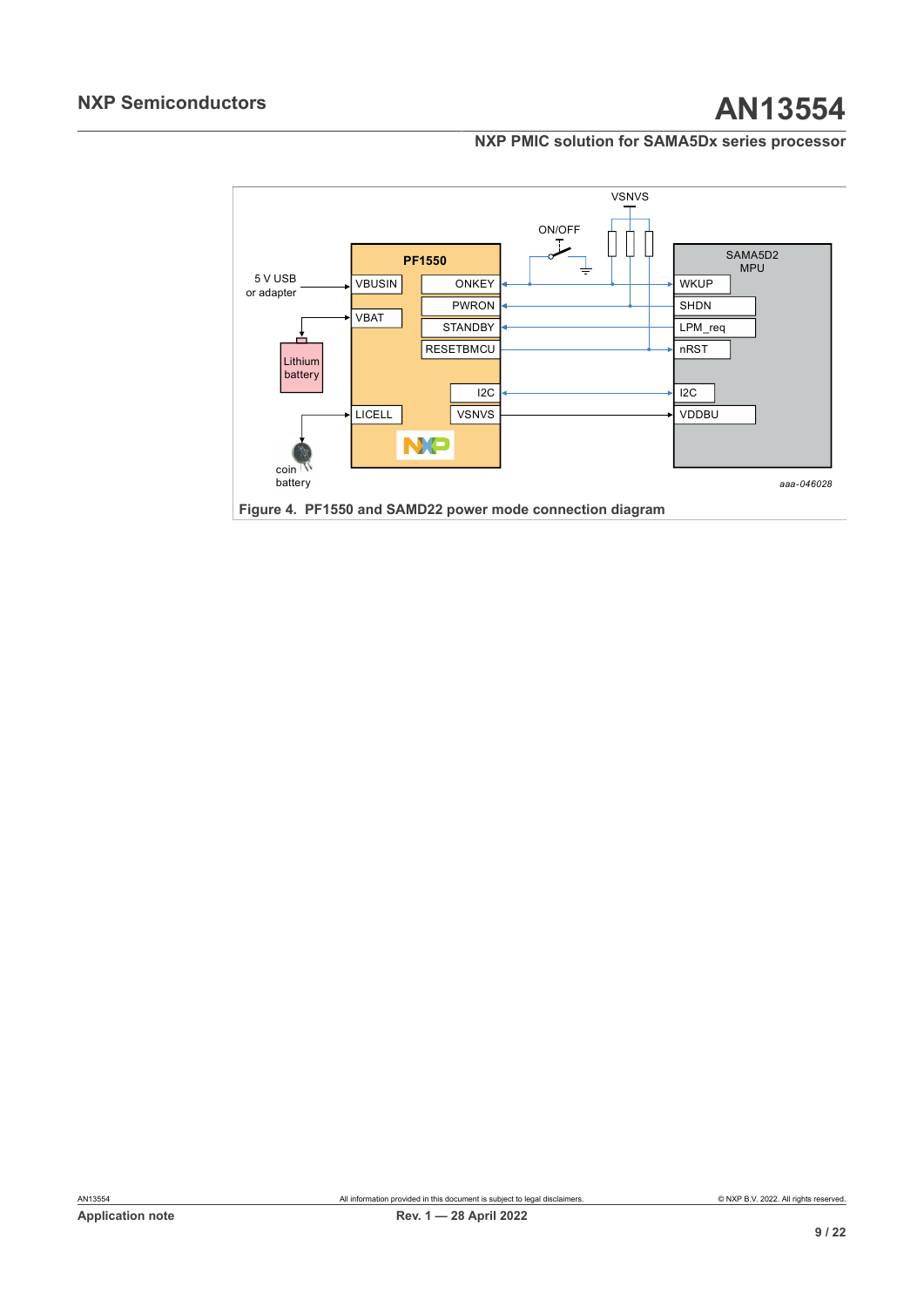|                  | Table 3. PF1550/PF1510 and SAMA5D2 power mode connections |                                                                                     |  |  |
|------------------|-----------------------------------------------------------|-------------------------------------------------------------------------------------|--|--|
| <b>PF1550\</b>   | SAMA5D2                                                   | <b>Function</b>                                                                     |  |  |
| <b>PF1510</b>    |                                                           |                                                                                     |  |  |
| <b>ONKEY</b>     | <b>WKUP</b>                                               | Power on\off and power mode control through ON\OFF button pressing timing detection |  |  |
| <b>PWRON</b>     | <b>SHDN</b>                                               | SAMA5D2 control PF1550\PF1510 powering on\off or entering sleep mode                |  |  |
| <b>STANDBY</b>   | LPM req                                                   | SAMA5D2 control PF1550\PF1510 for standby mode                                      |  |  |
| <b>RESETBMCU</b> | nRST                                                      | Reset connection                                                                    |  |  |
| 12C              | 12C                                                       | SAMA5D2 configure and read PF1550\PF1510 I2C register                               |  |  |
| <b>VSNVS</b>     | VDD3P3 RTC                                                | PF1550\PF1510 always on LDO for SAMA5D2 Back up mode                                |  |  |
| <b>LICELL</b>    | <b>NA</b>                                                 | Back up power supply input for Vsvns once Vbat and Vbusin is not valid              |  |  |

<span id="page-9-0"></span>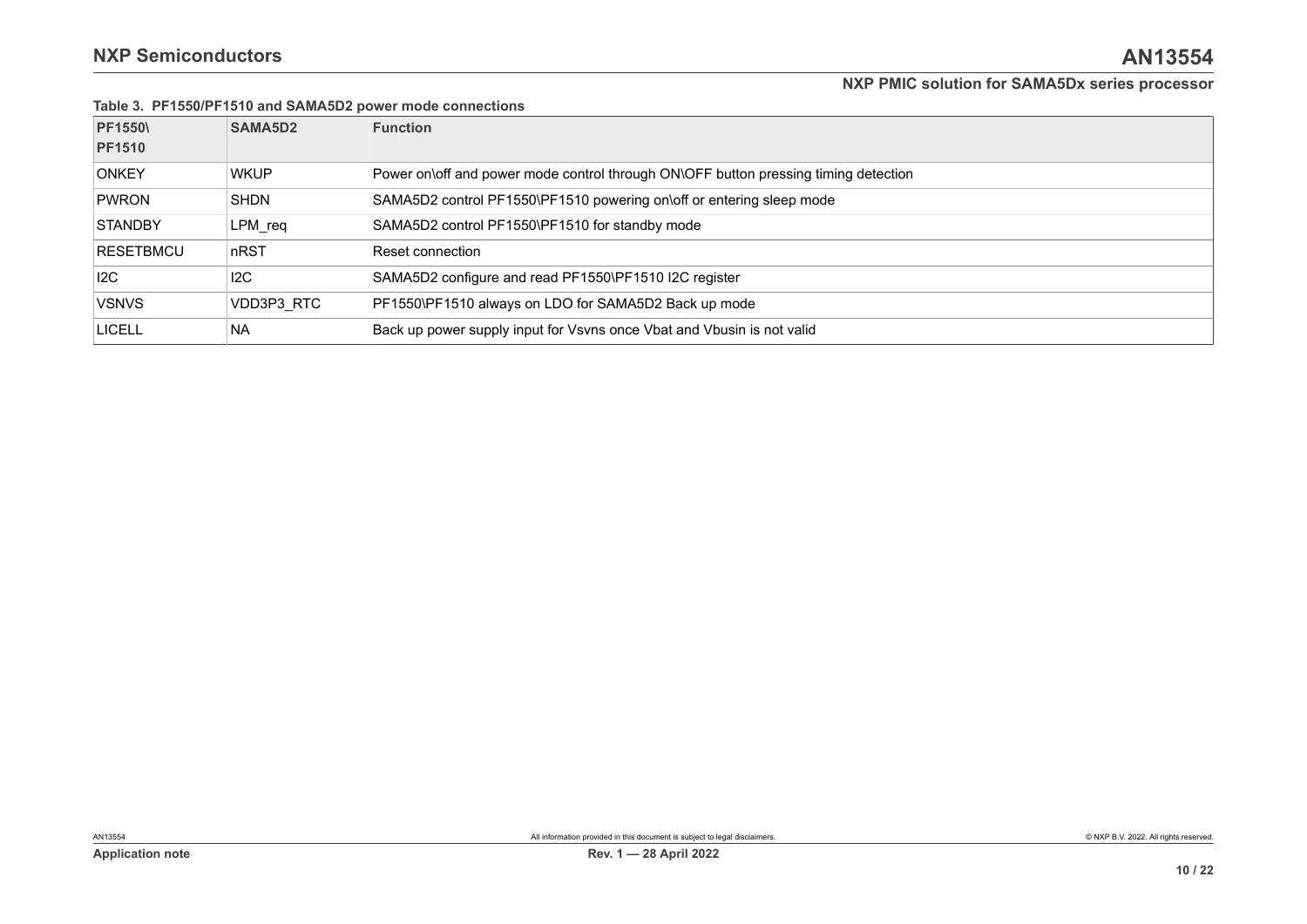[Figure 5](#page-10-0) is a power mode transition and condition diagram:

**RUN:** All PF1550/PF1510 regulators are on and SAMA5D2 is in normal mode with all features available.

**STANDBY:** First-level low-power mode with PF1550/PF1510 regulators on or off, with voltage configured by SAMA5D2.

**SLEEP:** Second-level low-power mode with PF1550/PF1510 regulators on or off, with voltage configured by SAMA5D2.

**POWER OFF:** Third-level low-power mode with PF1550/PF1510 regulators off, except VSNVS is on.

<span id="page-10-0"></span>**SHIP(PF1550 only):** All PF1550 regulators and VSNVS are off, current consumption is lowest value to save battery life.



## **3.3 Lithium battery charging (PF1550 only)**

<span id="page-10-1"></span>PF1550 integrates one one-cell battery charger with a single VBUSIN power input. See [Figure 6](#page-11-0) for a simplified block diagram. VBUSIN operates from 4.0 V to 6.5 V. The PF1550 internally blocks power from the battery when no valid VBUSIN is present. The charger supports three battery charging modes: precharge, fast charge constant current (CC), and fast charge constant voltage (CV). The precharge current, constant current, and constant voltage are programmable via the I2C-bus. The CC value is configurable from 100 mA to 1000 mA, and the CV value is configurable from 3.5 V to 4.44 V.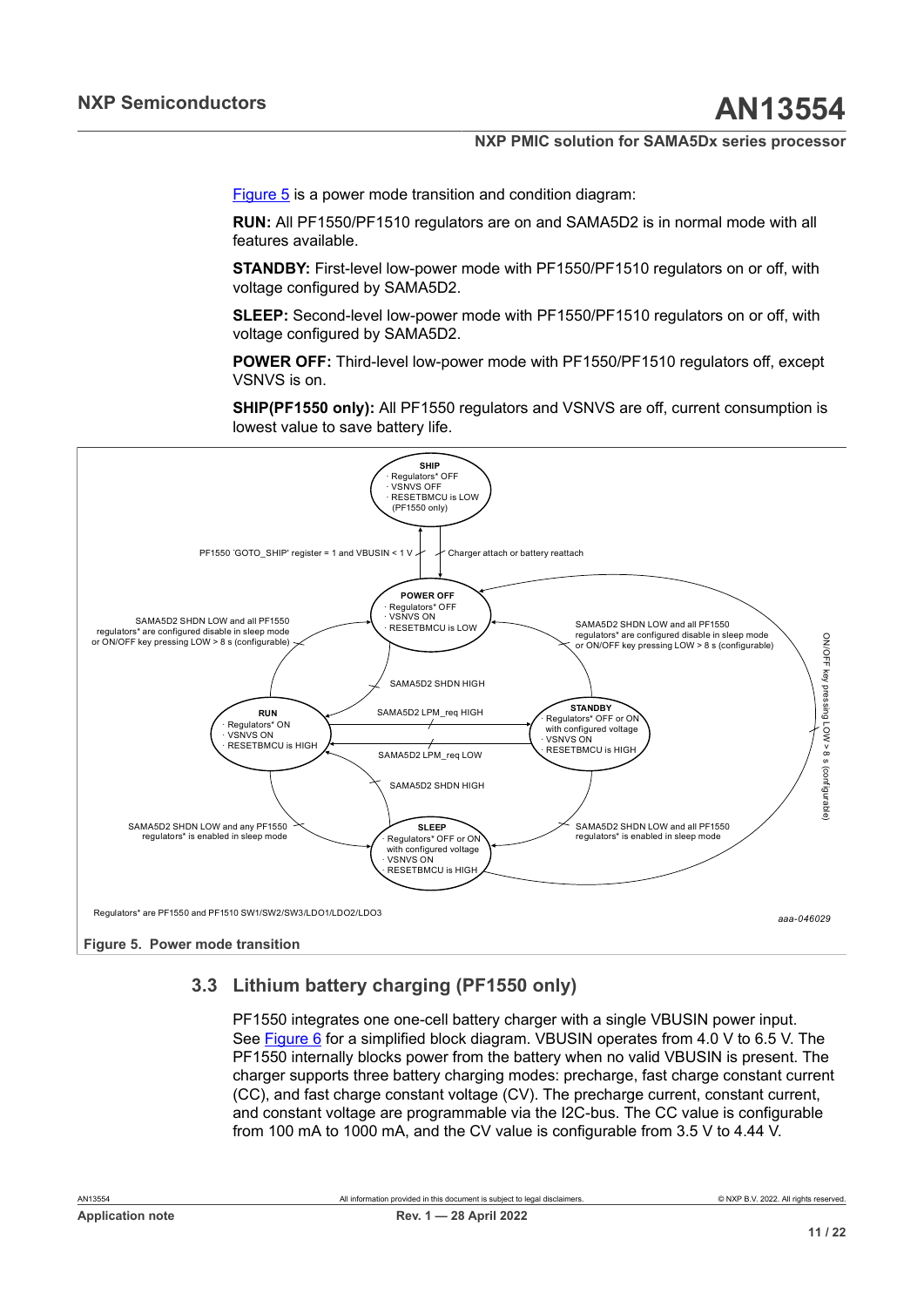The PF1550 includes a temperature control function that conforms to the recommendations specified in the Japan Electronics and Information Technology Association (JEITA). JEITA guidelines help to improve safety when charging the lithium batteries. The charger is able to adjust battery charging current and voltage automatically, based on the battery temperature, which is measured by the thermistor. Other safety functions to protect the battery and charger are implemented inside the Li\_battery charger: charging timer, battery overvoltage protection, battery overcurrent limit, VBUSIN voltage regulation control, VBUSIN current limitation, and thermal regulation.

<span id="page-11-0"></span>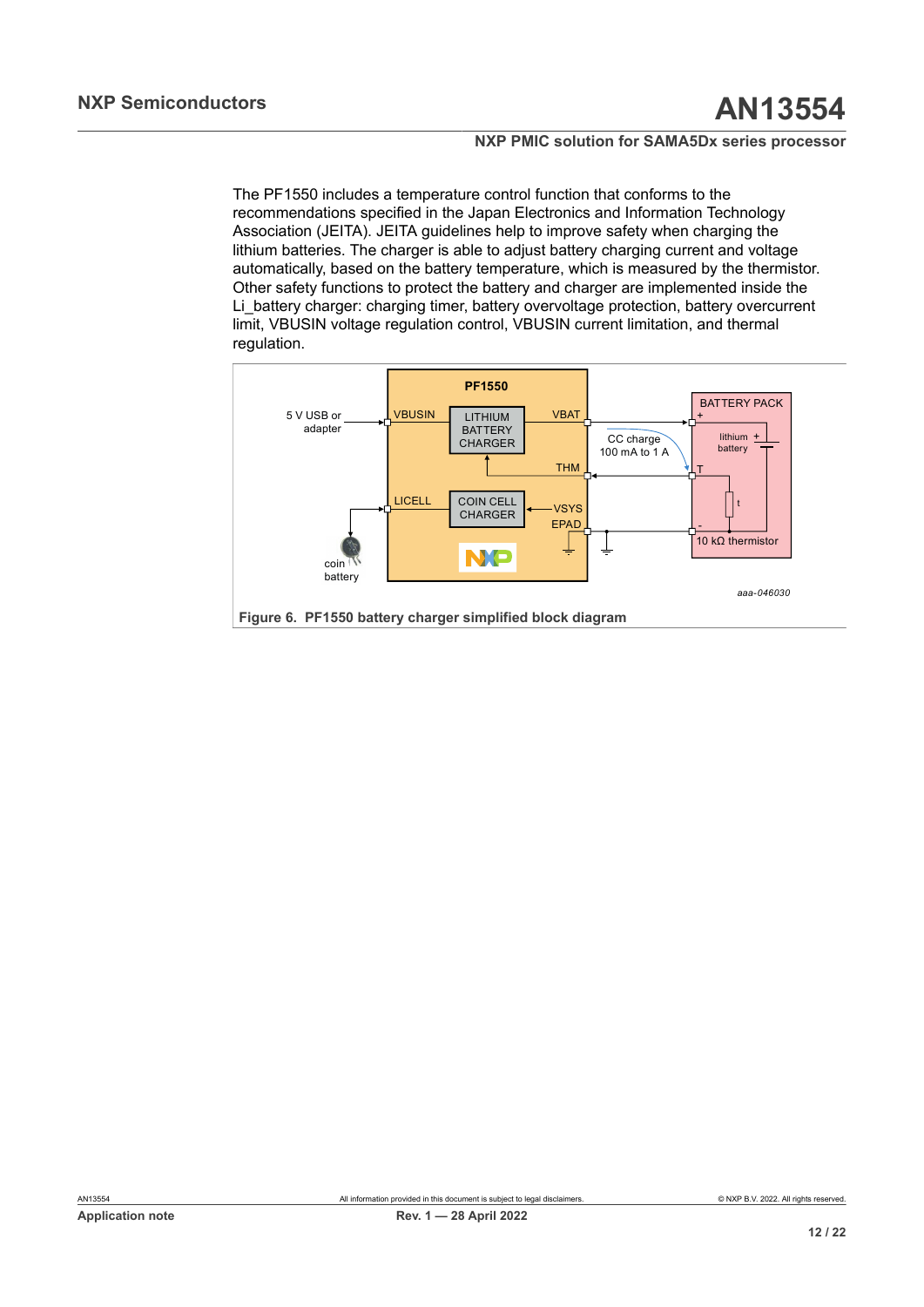## <span id="page-12-1"></span><span id="page-12-0"></span>**4 Schematics**

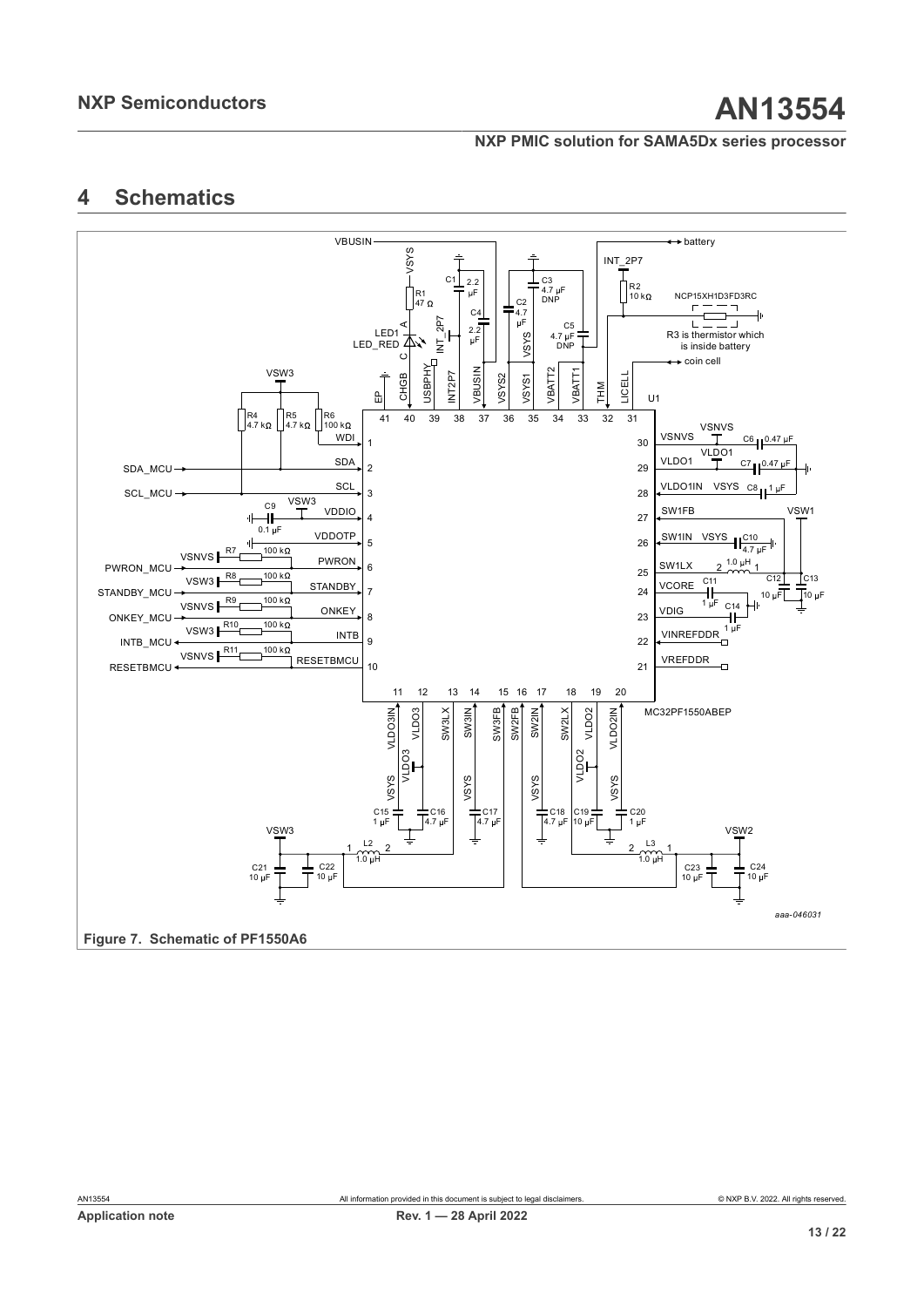<span id="page-13-0"></span>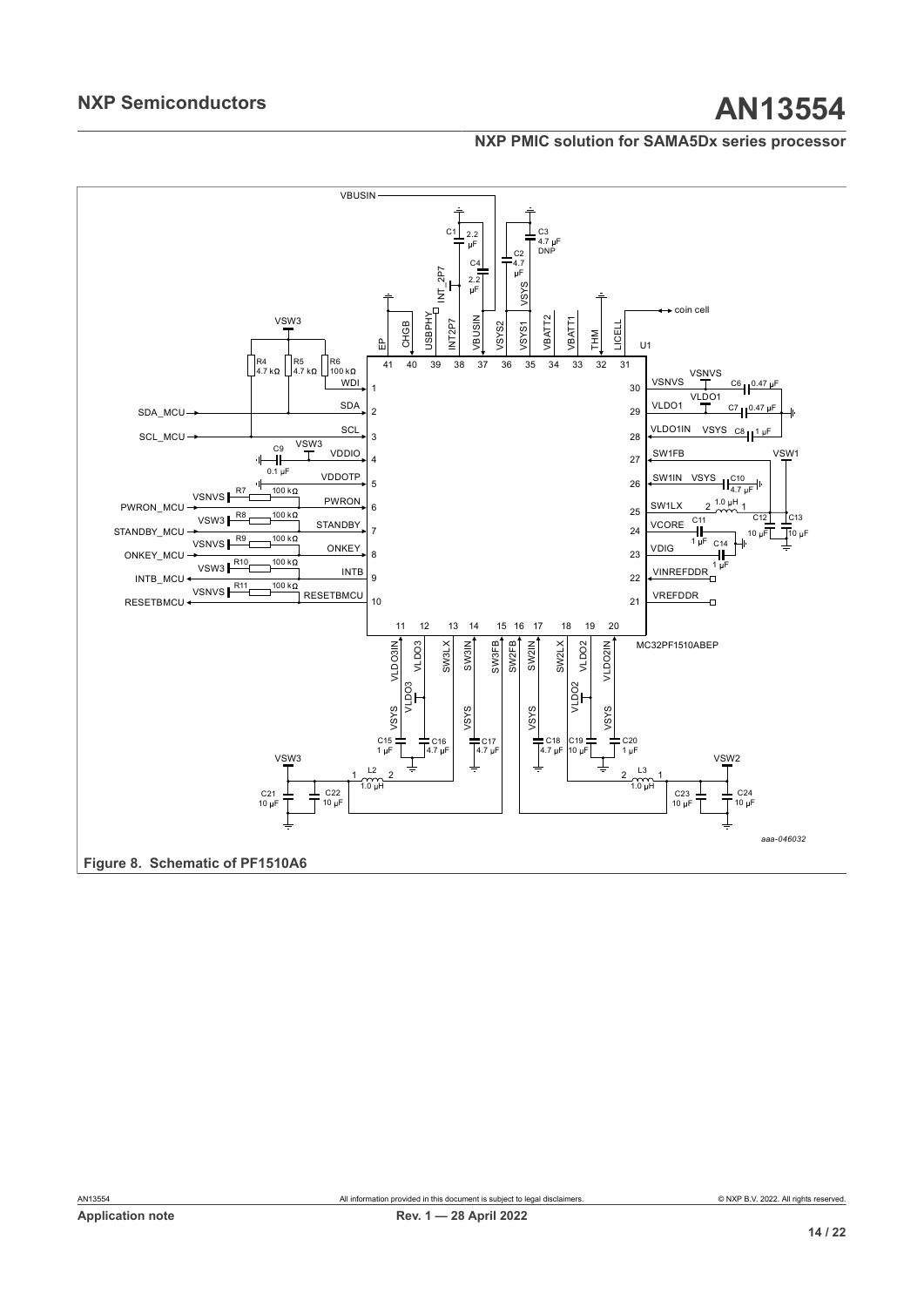## <span id="page-14-0"></span>**5 Bill of materials**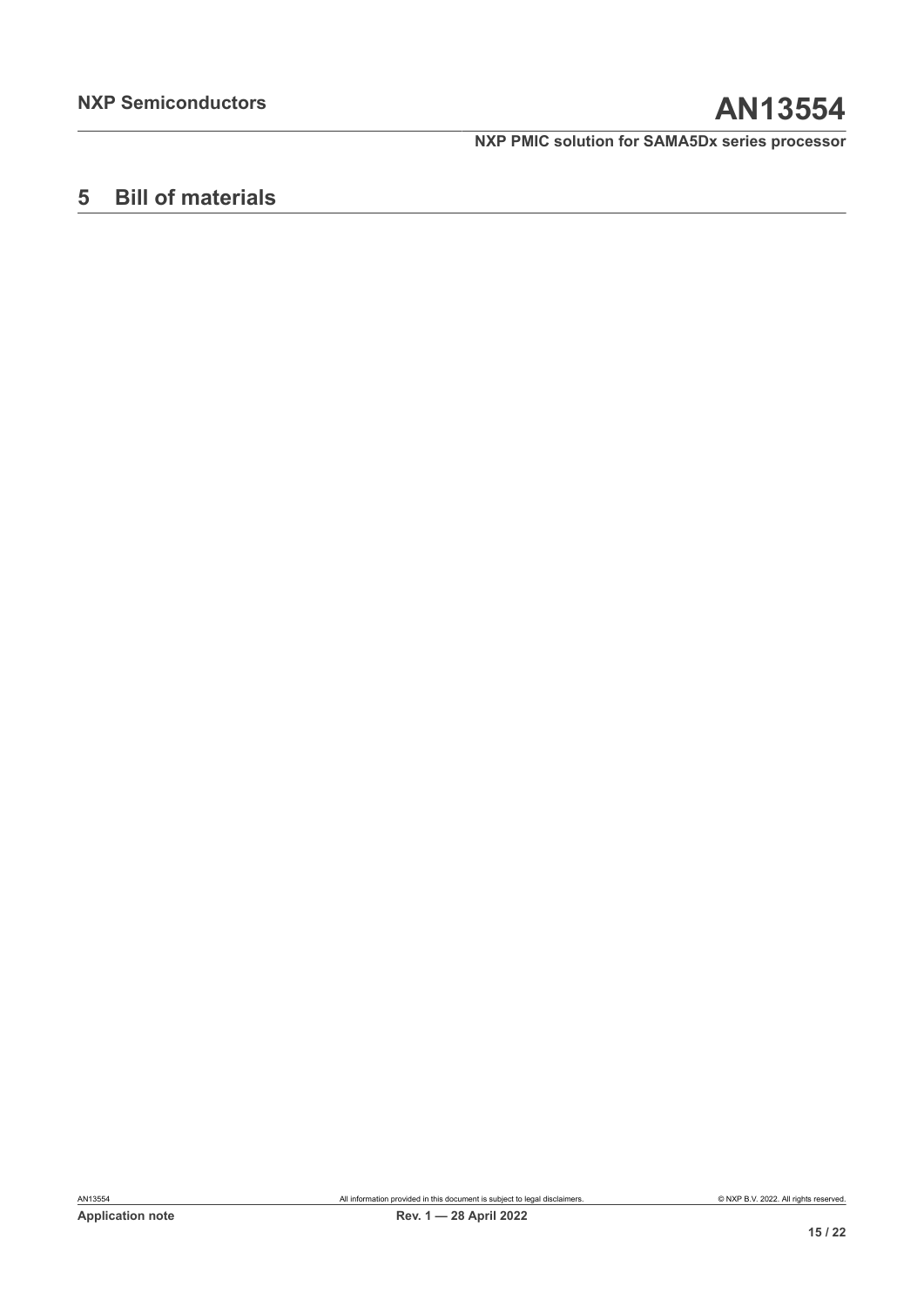| Value          | Quantity       | Part number         | Description                           | Vendor           | Part Reference              |
|----------------|----------------|---------------------|---------------------------------------|------------------|-----------------------------|
| $2.2 \mu F$    |                | 02016D225MAT2A      | CAP CER 2.2 µF 6.3 V 20% X5R 0201     | AVX              | C <sub>1</sub>              |
| $47 \mu F$     |                | GRM21BR61A476ME15L  | CAP CER 47 µF 10 V 10% X5R 0805       | <b>TDK</b>       | C <sub>2</sub>              |
| $4.7 \mu F$    |                | C1005X5R0J475M050BC | CAP CER 4.7 µF 6.3 V 20% X5R 0402     | <b>TDK</b>       | C3,C5,C7,C10,C16,C17,C18    |
| $2.2 \mu F$    |                | C1005X5R1E225M050BC | CAP CER 2.2 µF 25 V 20% X5R 0402      | <b>TDK</b>       | C <sub>4</sub>              |
| $0.47 \mu F$   |                | C0603X5R0J474M030BC | CAP CER 0.47 µF 6.3 V 20% X5R 0201    | <b>TDK</b>       | C <sub>6</sub>              |
| $1 \mu F$      | 5              | 02016D105MAT2A      | CAP CER 1 µF 6.3 V 20% X5R 0201       | AVX              | C8,C11,C14,C15,C20          |
| $0.1 \mu F$    |                | GRM033R60J104KE19D  | CAP CER 0.1 μF 6.3 V 10% X5R 0201     | MURATA           | C <sub>9</sub>              |
| $10 \mu F$     |                | C1005X5R0J106M050BC | CAP CER 10 µF 6.3 V 20% X5R 0402      | <b>TDK</b>       | C12,C13,C19,C21,C22,C23,C24 |
| LED_RED        |                | LS L29K-G1J2-1-Z    | LED RED SGL 20 mA 0603 NRND           | <b>OSRAM</b>     | LED <sub>1</sub>            |
| $1.0 \mu H$    | 3              | DFE201208S-1R0M=P2  | IND PWR 1.0 µH@1MHz 2.7 A 20% 2012    | TOKO INC.        | L1, L2, L3                  |
| $47 \Omega$    |                | RC73L2Z470JTF       | RES MF 47 OHM 1/16 W 5% 0402          | <b>SMEC</b>      | R <sub>1</sub>              |
| 10 k $\Omega$  |                | RC0402FR-1310KL     | RES MF 10K 1/16 W 1% 0402             | yageo            | R <sub>2</sub>              |
| 10 k $\Omega$  |                | NCP15XH103F03RC     | thermistor, 100 mW, 10 kΩ, ±1 %, 0402 | Murata           | R <sub>3</sub>              |
| 4.7 k $\Omega$ | $\overline{2}$ | RK73B1HTTC472J      | RES MF 4.7 K 1/20 W 5% 0201           | KOA SPEER        | R4, R5                      |
| 100 k $\Omega$ | 6              | RK73B1ETTP104J      | RES MF 100 K 1/1 6 W 5% 0402          | <b>KOA SPEER</b> | R6, R7, R8, R9, R10, R11    |
| PF1550         |                | PC32PF1550A6        | IC PWR MANAGEMENT -- QFN40            | <b>NXP</b>       | U1                          |

#### **Table 4. BOM for PF1550A6**

## <span id="page-15-0"></span>**Table 5. BOM for PF1510A6**

| Value              | Quantity | Part number         | Description                        | Vendor        | Part Reference             |
|--------------------|----------|---------------------|------------------------------------|---------------|----------------------------|
| $ 2.2 \text{ uF} $ |          | 02016D225MAT2A      | CAP CER 2.2 µF 6.3 V 20% X5R 0201  | <b>AVX</b>    | C <sub>1</sub>             |
| 47 UF              |          | GRM21BR61A476ME15L  | CAP CER 47 µF 10 V 10% X5R 0805    | <b>TDK</b>    | C <sub>2</sub>             |
| 4.7 <sub>uF</sub>  |          | C1005X5R0J475M050BC | CAP CER 4.7 µF 6.3 V 20% X5R 0402  | <b>TDK</b>    | C3, C7, C10, C16, C17, C18 |
| $ 2.2 \text{ uF} $ |          | C1005X5R1E225M050BC | CAP CER 2.2 µF 25 V 20% X5R 0402   | <b>TDK</b>    | C <sub>4</sub>             |
| $0.47$ uF          |          | C0603X5R0J474M030BC | CAP CER 0.47 µF 6.3 V 20% X5R 0201 | <b>TDK</b>    | C <sub>6</sub>             |
| 1 uF               | 5        | 02016D105MAT2A      | CAP CER 1 µF 6.3 V 20% X5R 0201    | AVX           | C8.C11.C14.C15.C20         |
| $0.1$ UF           |          | GRM033R60J104KE19D  | CAP CER 0.1 µF 6.3 V 10% X5R 0201  | <b>MURATA</b> | C <sub>9</sub>             |

<span id="page-15-1"></span>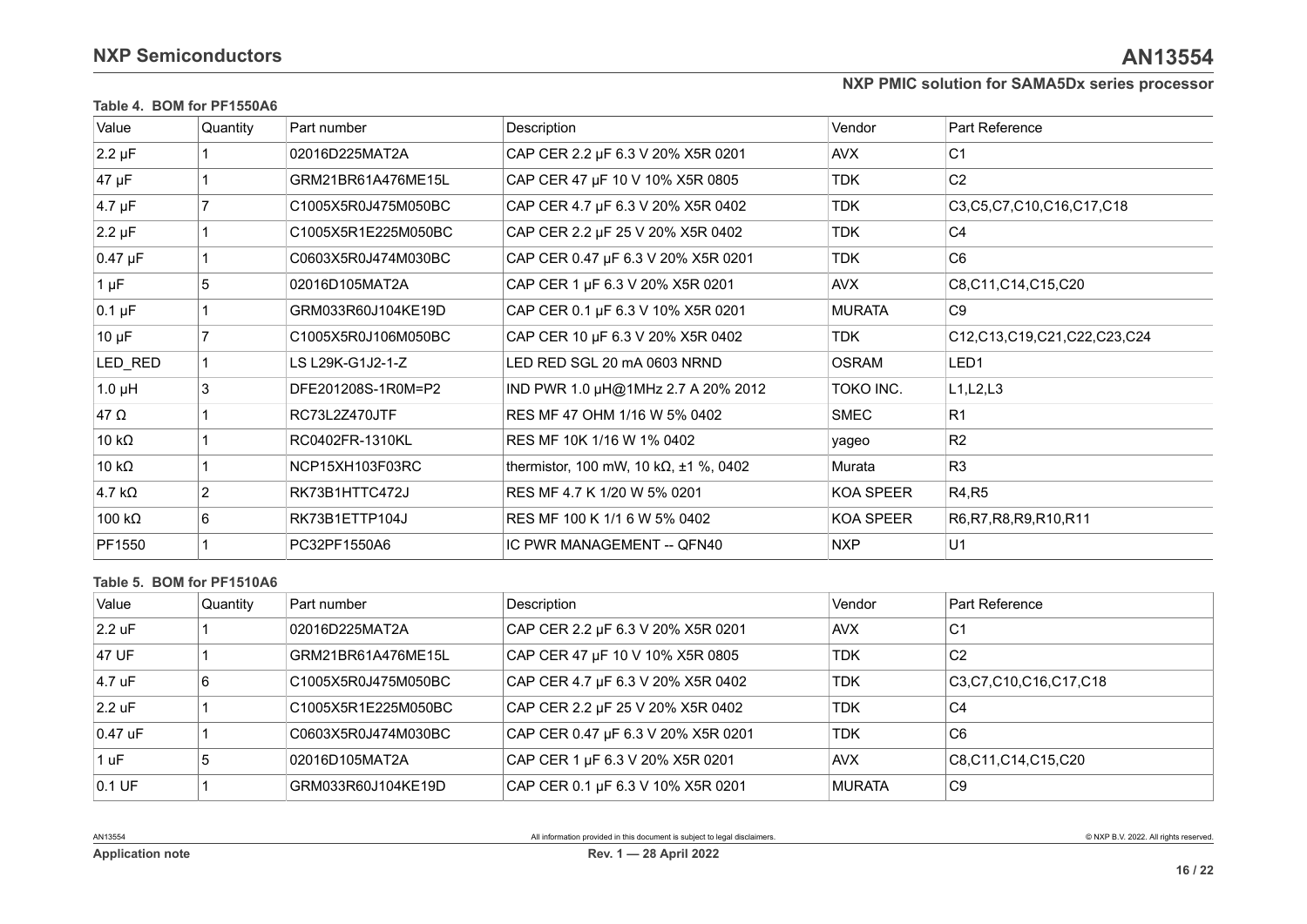### **Table 5. BOM for PF1510A6***...continued*

| 10 uF  | 「C1005X5R0J106M050BC | CAP CER 10 µF 6.3 V 20% X5R 0402        | TDK              | C12.C13.C19.C21.C22.C23.C24 |
|--------|----------------------|-----------------------------------------|------------------|-----------------------------|
| 1.0 UH | DFE201208S-1R0M=P2   | $ $ IND PWR 1.0 µH@1 MHz 2.7 A 20% 2012 | <b>TOKO INC.</b> | L1,L2,L3                    |
| 4.7 K  | RK73B1HTTC472J       | RES MF 4.7 K 1/20 W 5% 0201             | KOA SPEER        | R4.R5                       |
| 100 K  | RK73B1ETTP104J       | RES MF 100 K 1/16 W 5% 0402             | KOA SPEER        | R6, R7, R8, R9, R10, R11    |
| PF1510 | PC32PF1510A6EP       | IC PWR MANAGEMENT -- QFN40              | <b>NXP</b>       | U1                          |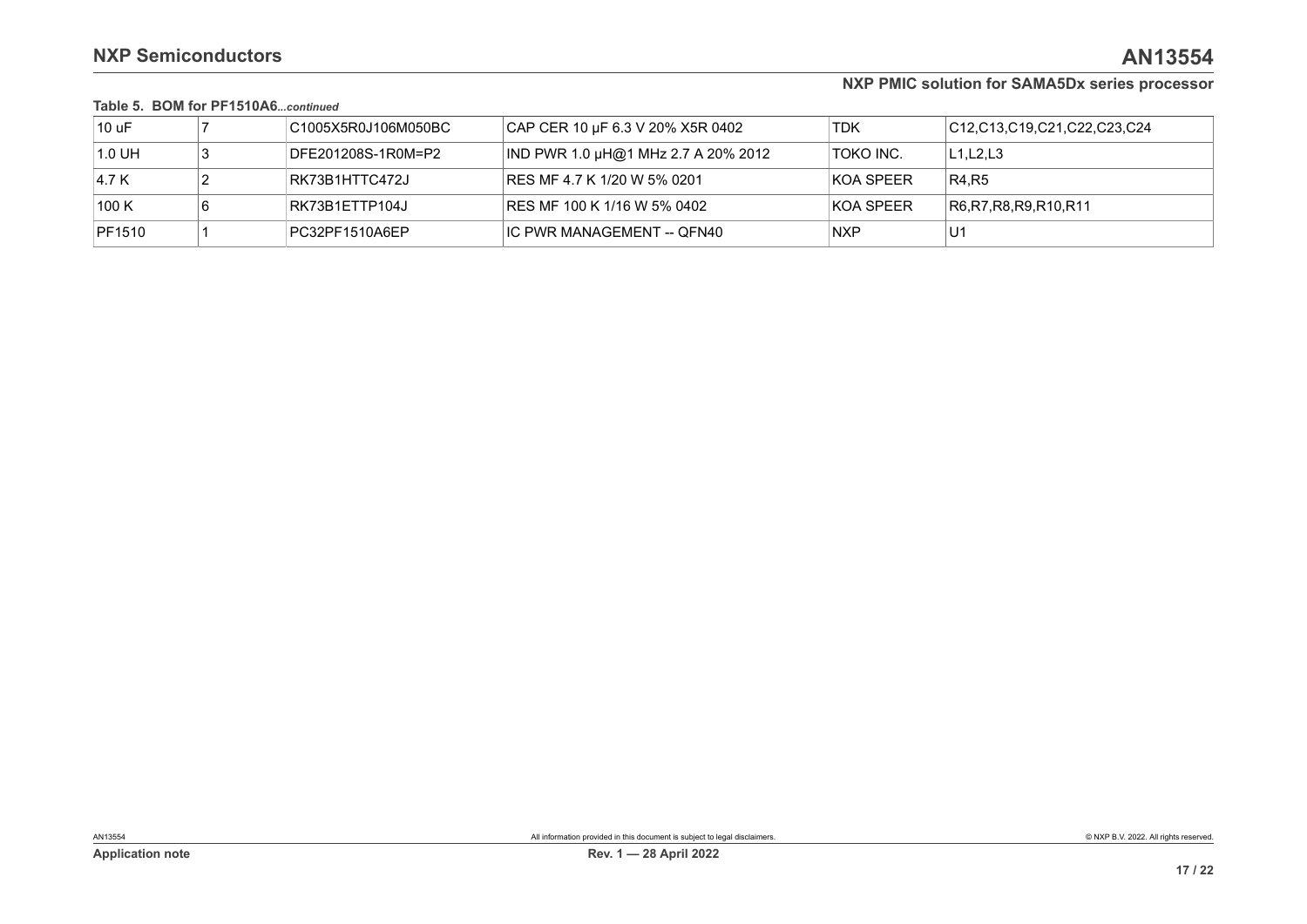## <span id="page-17-0"></span>**6 References**

[1] PF1550 data sheet<https://www.nxp.com/docs/en/data-sheet/PF1550.pdf>

[2] PF1510 data sheet<https://www.nxp.com/docs/en/data-sheet/PF1510.pdf>

[3] Power management community [https://community.nxp.com/community/Power-](https://community.nxp.com/community/Power-Management)**[Management](https://community.nxp.com/community/Power-Management)** 

[4] PMICs and SBCs for Multi-Vendor Processors [https://www.nxp.com/products/power](https://www.nxp.com/products/power-management/pmics-and-sbcs/pmics-and-sbcs-for-multi-vendor-processors:PMICS-SBCS-MULTI-VENDOR-PROCESSORS)[management/pmics-and-sbcs/pmics-and-sbcs-for-multi-vendor-processors:PMICS-](https://www.nxp.com/products/power-management/pmics-and-sbcs/pmics-and-sbcs-for-multi-vendor-processors:PMICS-SBCS-MULTI-VENDOR-PROCESSORS)[SBCS-MULTI-VENDOR-PROCESSORS](https://www.nxp.com/products/power-management/pmics-and-sbcs/pmics-and-sbcs-for-multi-vendor-processors:PMICS-SBCS-MULTI-VENDOR-PROCESSORS)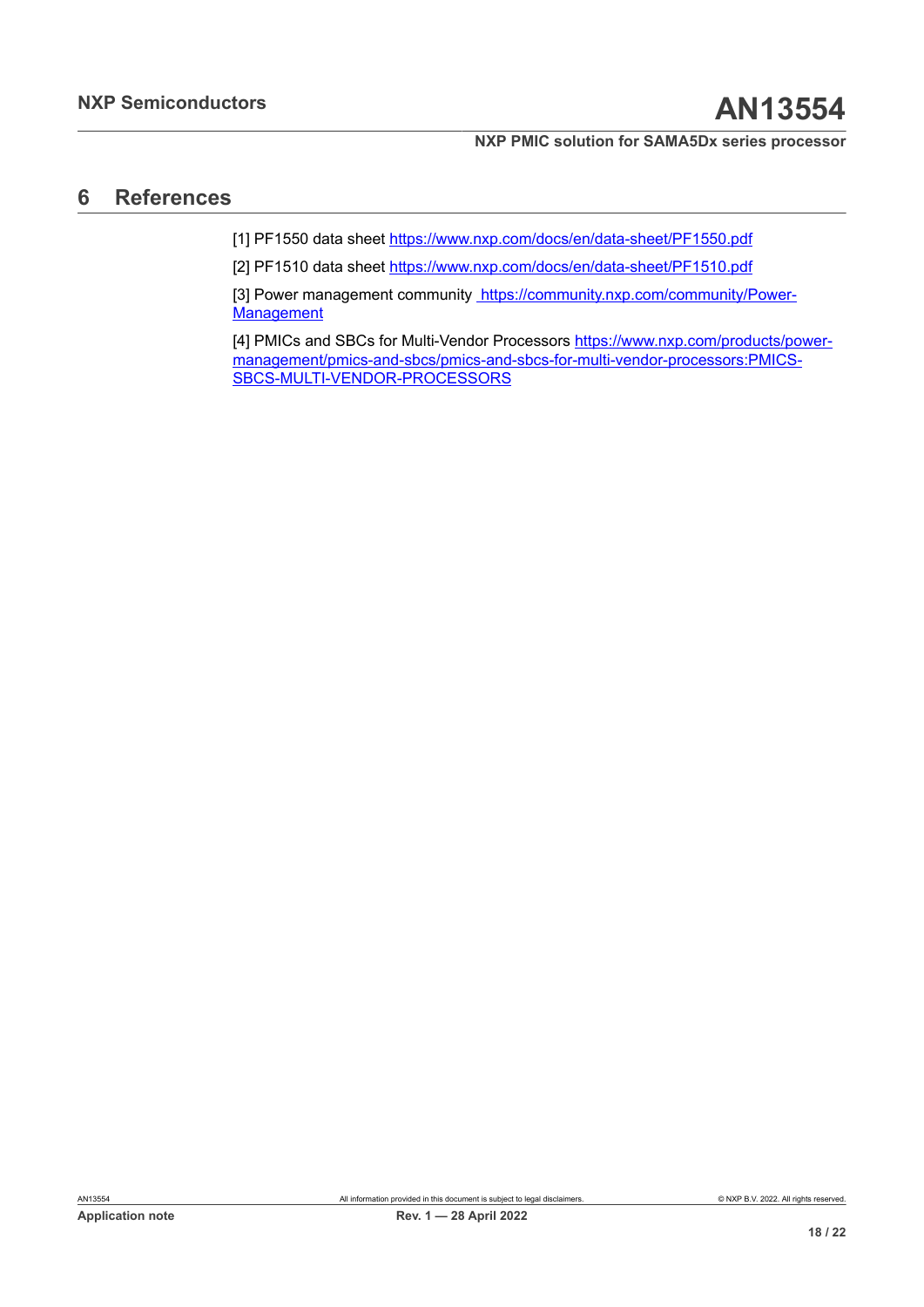## <span id="page-18-0"></span>**7 Legal information**

## **7.1 Definitions**

**Draft** — A draft status on a document indicates that the content is still under internal review and subject to formal approval, which may result in modifications or additions. NXP Semiconductors does not give any representations or warranties as to the accuracy or completeness of information included in a draft version of a document and shall have no liability for the consequences of use of such information.

## **7.2 Disclaimers**

**Limited warranty and liability** — Information in this document is believed to be accurate and reliable. However, NXP Semiconductors does not give any representations or warranties, expressed or implied, as to the accuracy or completeness of such information and shall have no liability for the consequences of use of such information. NXP Semiconductors takes no responsibility for the content in this document if provided by an information source outside of NXP Semiconductors.

In no event shall NXP Semiconductors be liable for any indirect, incidental, punitive, special or consequential damages (including - without limitation lost profits, lost savings, business interruption, costs related to the removal or replacement of any products or rework charges) whether or not such damages are based on tort (including negligence), warranty, breach of contract or any other legal theory.

Notwithstanding any damages that customer might incur for any reason whatsoever, NXP Semiconductors' aggregate and cumulative liability towards customer for the products described herein shall be limited in accordance with the Terms and conditions of commercial sale of NXP **Semiconductors** 

**Right to make changes** — NXP Semiconductors reserves the right to make changes to information published in this document, including without limitation specifications and product descriptions, at any time and without notice. This document supersedes and replaces all information supplied prior to the publication hereof.

**Suitability for use** — NXP Semiconductors products are not designed, authorized or warranted to be suitable for use in life support, life-critical or safety-critical systems or equipment, nor in applications where failure or malfunction of an NXP Semiconductors product can reasonably be expected to result in personal injury, death or severe property or environmental damage. NXP Semiconductors and its suppliers accept no liability for inclusion and/or use of NXP Semiconductors products in such equipment or applications and therefore such inclusion and/or use is at the customer's own risk.

**Applications** — Applications that are described herein for any of these products are for illustrative purposes only. NXP Semiconductors makes no representation or warranty that such applications will be suitable for the specified use without further testing or modification.

Customers are responsible for the design and operation of their applications and products using NXP Semiconductors products, and NXP Semiconductors accepts no liability for any assistance with applications or customer product design. It is customer's sole responsibility to determine whether the NXP Semiconductors product is suitable and fit for the customer's applications and products planned, as well as for the planned application and use of customer's third party customer(s). Customers should provide appropriate design and operating safeguards to minimize the risks associated with their applications and products.

NXP Semiconductors does not accept any liability related to any default, damage, costs or problem which is based on any weakness or default in the customer's applications or products, or the application or use by customer's third party customer(s). Customer is responsible for doing all necessary testing for the customer's applications and products using NXP Semiconductors products in order to avoid a default of the applications and the products or of the application or use by customer's third party customer(s). NXP does not accept any liability in this respect.

**Export control** — This document as well as the item(s) described herein may be subject to export control regulations. Export might require a prior authorization from competent authorities.

**Evaluation products** — This product is provided on an "as is" and "with all faults" basis for evaluation purposes only. NXP Semiconductors, its affiliates and their suppliers expressly disclaim all warranties, whether express, implied or statutory, including but not limited to the implied warranties of noninfringement, merchantability and fitness for a particular purpose. The entire risk as to the quality, or arising out of the use or performance, of this product remains with customer.

In no event shall NXP Semiconductors, its affiliates or their suppliers be liable to customer for any special, indirect, consequential, punitive or incidental damages (including without limitation damages for loss of business, business interruption, loss of use, loss of data or information, and the like) arising out the use of or inability to use the product, whether or not based on tort (including negligence), strict liability, breach of contract, breach of warranty or any other theory, even if advised of the possibility of such damages

Notwithstanding any damages that customer might incur for any reason whatsoever (including without limitation, all damages referenced above and all direct or general damages), the entire liability of NXP Semiconductors, its affiliates and their suppliers and customer's exclusive remedy for all of the foregoing shall be limited to actual damages incurred by customer based on reasonable reliance up to the greater of the amount actually paid by customer for the product or five dollars (US\$5.00). The foregoing limitations, exclusions and disclaimers shall apply to the maximum extent permitted by applicable law, even if any remedy fails of its essential purpose.

**Translations** — A non-English (translated) version of a document, including the legal information in that document, is for reference only. The English version shall prevail in case of any discrepancy between the translated and English versions.

**Security** — Customer understands that all NXP products may be subject to unidentified vulnerabilities or may support established security standards or specifications with known limitations. Customer is responsible for the design and operation of its applications and products throughout their lifecycles to reduce the effect of these vulnerabilities on customer's applications and products. Customer's responsibility also extends to other open and/or proprietary technologies supported by NXP products for use in customer's applications. NXP accepts no liability for any vulnerability. Customer should regularly check security updates from NXP and follow up appropriately. Customer shall select products with security features that best meet rules, regulations, and standards of the intended application and make the ultimate design decisions regarding its products and is solely responsible for compliance with all legal, regulatory, and security related requirements concerning its products, regardless of any information or support that may be provided by NXP.

NXP has a Product Security Incident Response Team (PSIRT) (reachable at [PSIRT@nxp.com](mailto:PSIRT@nxp.com)) that manages the investigation, reporting, and solution release to security vulnerabilities of NXP products.

## **7.3 Trademarks**

Notice: All referenced brands, product names, service names, and trademarks are the property of their respective owners. **NXP** — wordmark and logo are trademarks of NXP B.V.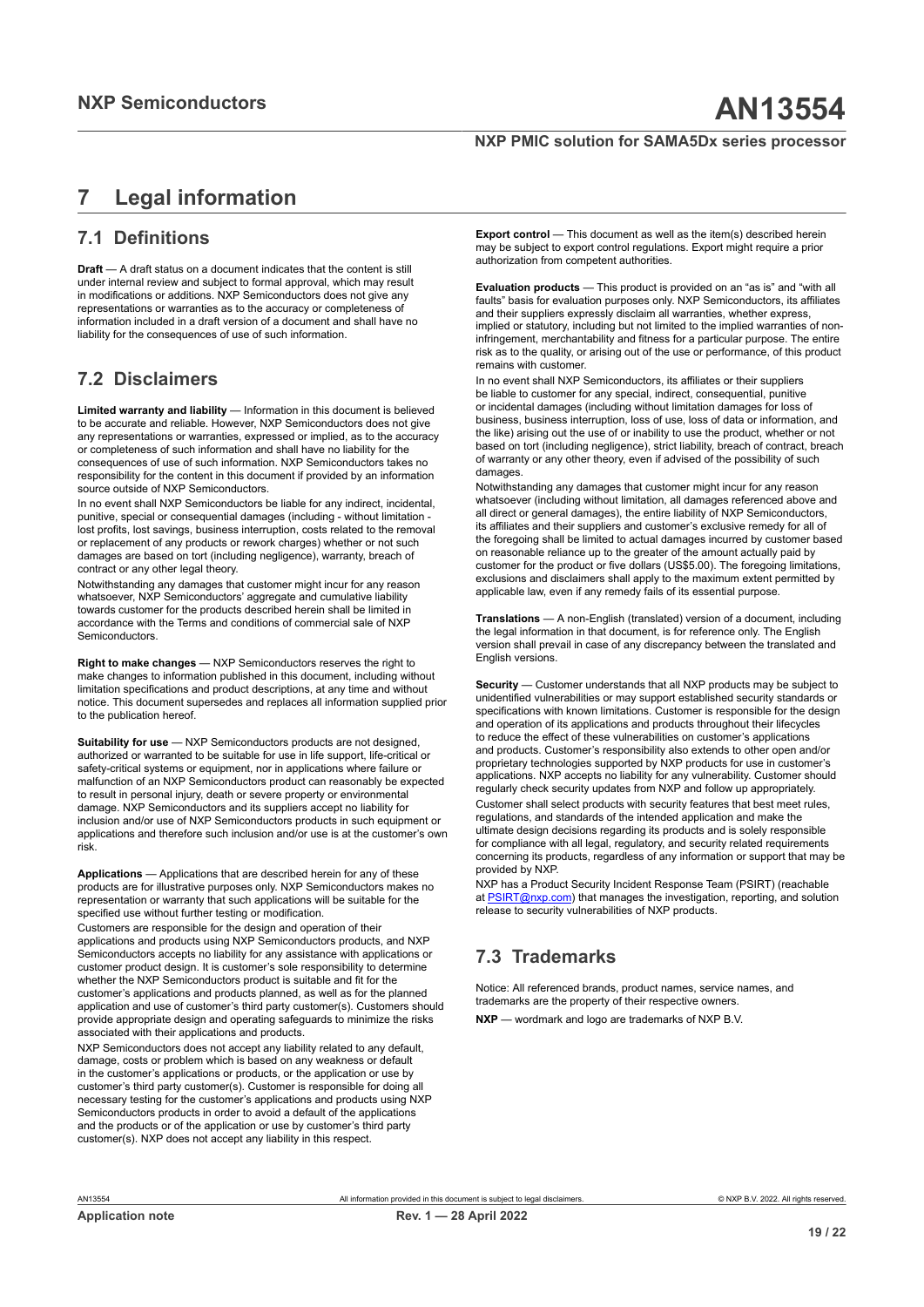## **Tables**

| Tab. 2. PF1550A6/PF1510A6 power supply |  |
|----------------------------------------|--|
|                                        |  |

| Tab. 3. PF1550/PF1510 and SAMA5D2 power |
|-----------------------------------------|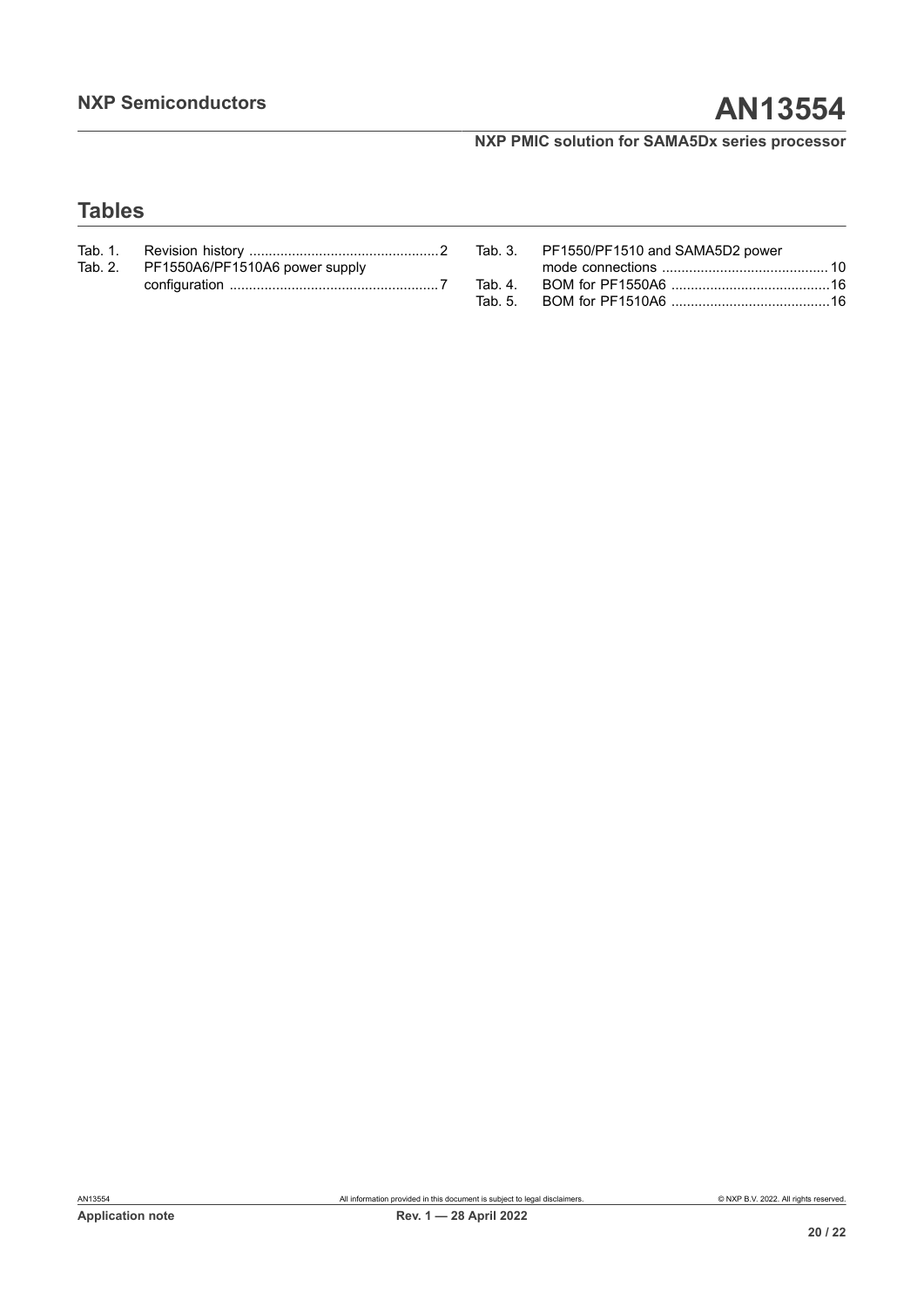## **Figures**

| Fig. 1. |                                     |
|---------|-------------------------------------|
| Fig. 2. | PF1550 power solution for SAMA5D2 5 |
| Fig. 3. | PF1550A6 and PF1510A6 power up and  |
|         |                                     |
| Fig. 4. | PF1550 and SAMD22 power mode        |
|         |                                     |

| Fig. 5. |                                         |  |
|---------|-----------------------------------------|--|
| Fig. 6. | PF1550 battery charger simplified block |  |
|         |                                         |  |
| Fig. 7. |                                         |  |
| Fig. 8. |                                         |  |